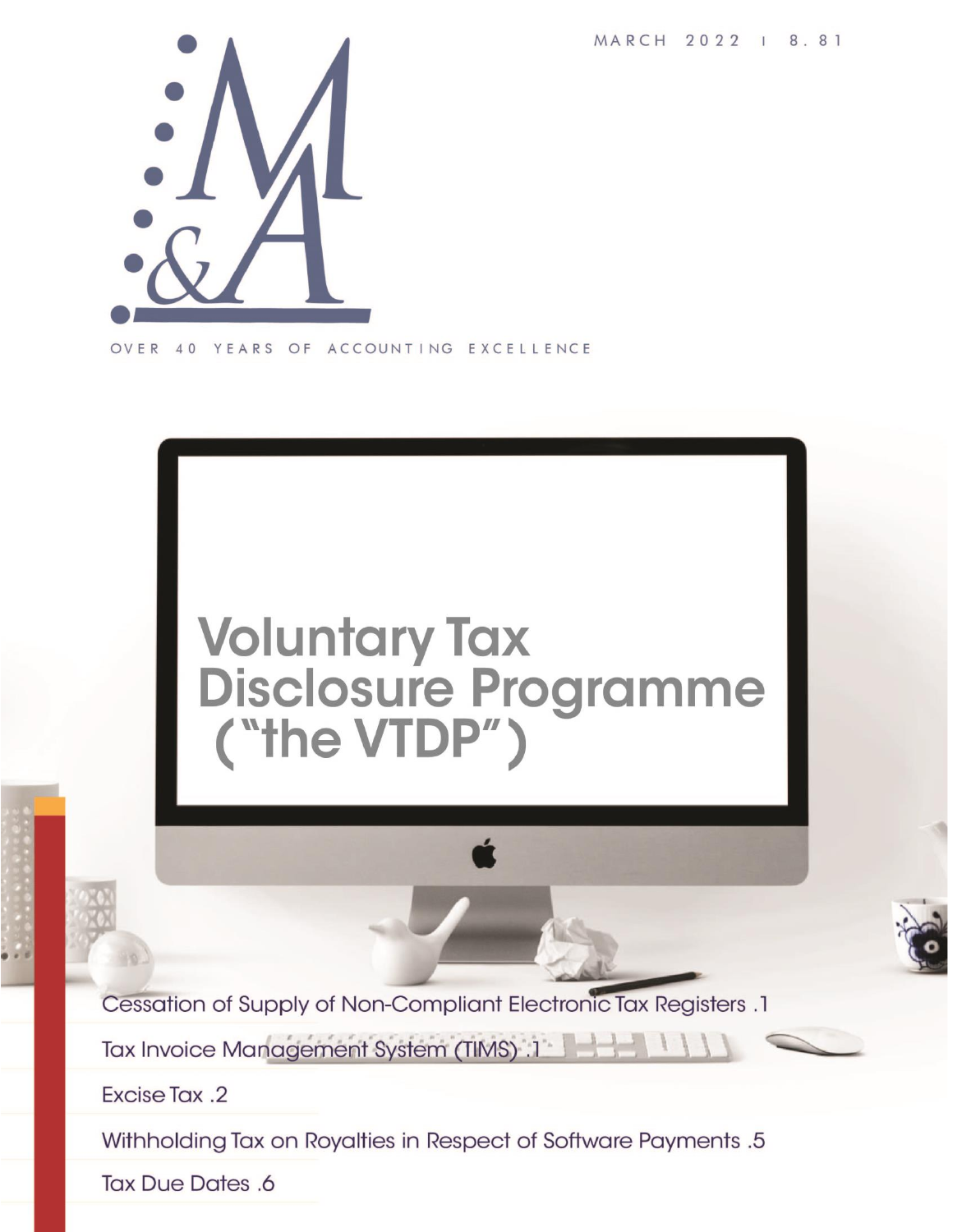

*Newsletter*

MBAYA AND ASSOCIATES MARCH 2022 | Issue 080 | Volume 8

#### **Introduction**

Warm greetings from the M&A family. We are pleased to release our third edition of the year 2022 tax newsletter. The newsletter covers excise tax and the VAT Tax Invoice Management System (TIMS).

We are grateful for your interaction and are eager to be of service to you. On the right column of the newsletter, you will find contact details for the senior members of our team who can help answer any questions you may have about the issues highlighted in this newsletter or any other matter.

We are interested in your feedback on the items covered and what topics you would like covered in the future. Please provide any feedback at [tax@mbaya.co.ke.](file:///C:/Users/ihink/Desktop/M&A%20Newsletter/Final_2022_vol8_issue79-90/tax@mbaya.co.ke)

#### In this issue

• • •

*Withholding Tax on Royalties in Respect of Software Payments » 5*

**Contacts** Head Office 3rd Floor, Western Heights Karuna Road, Westlands P. O. Box 45390 – 00100 Nairobi, Kenya Tel. +254(20)4443868 254 20 4448938 254 20 4446466 Fax: 254 20 4449819 **Mike Mbaya | Managing Partner** Email: mike@mbaya.co.ke **Muhungi Kanyoro | Partner** Email: mkanyoro@mbaya.co.ke **Andrew Bulemi | Partner** Email: abulemi@mbaya.co.ke **Leah Nganga | Partner** Email: lwambui@mbaya.co.ke

**Abner Fundi | Outsourcing Dept. Manager** Email: abner.fundi@mbaya.co.ke **Kevin Njenga | Tax Manager** Email: knjenga@mbaya.co.ke **Darlyn Mbaya | Manager and Partner Savanna Associates** Email: darlyn@mbaya.co.ke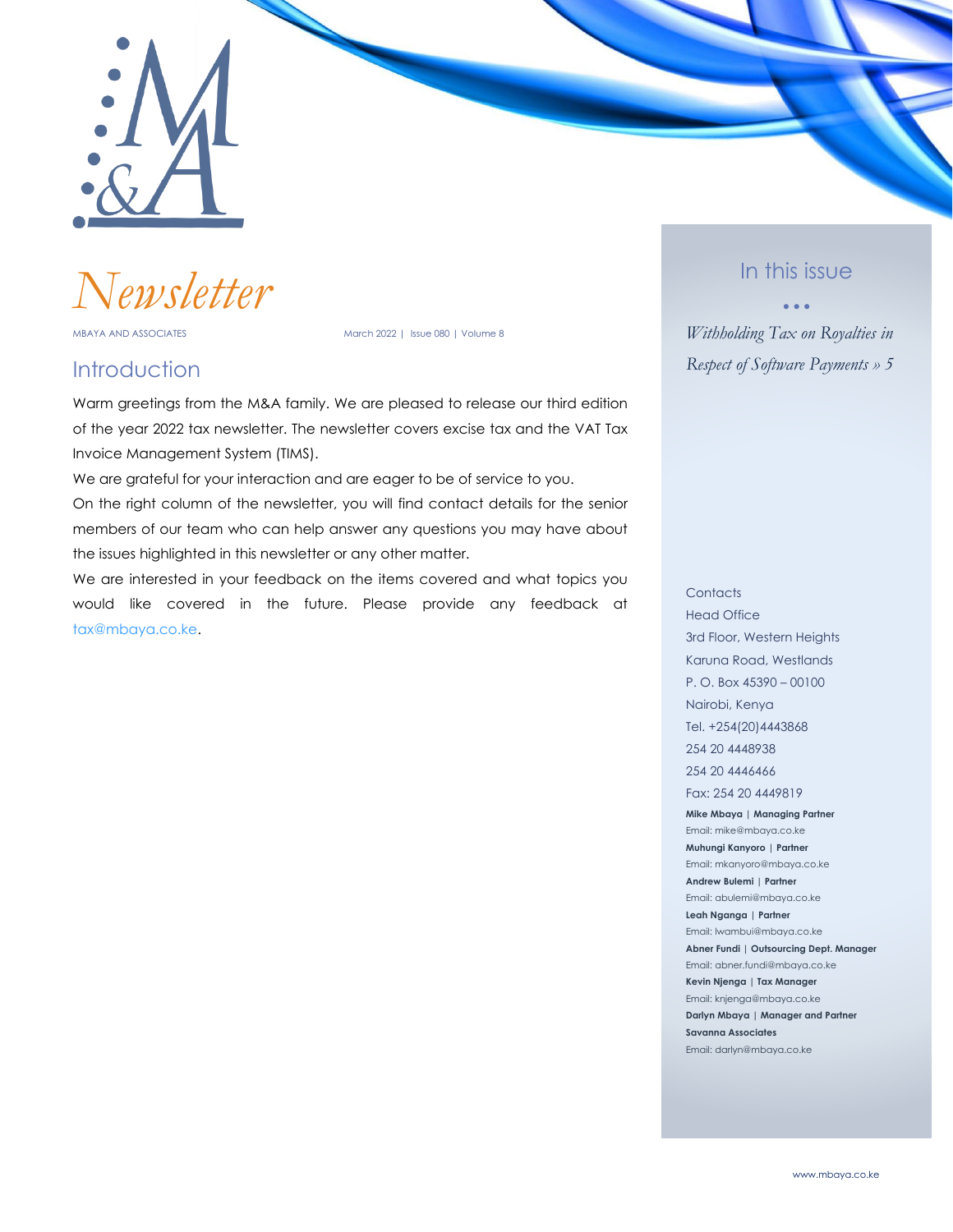

March 2022



## Table of Contents »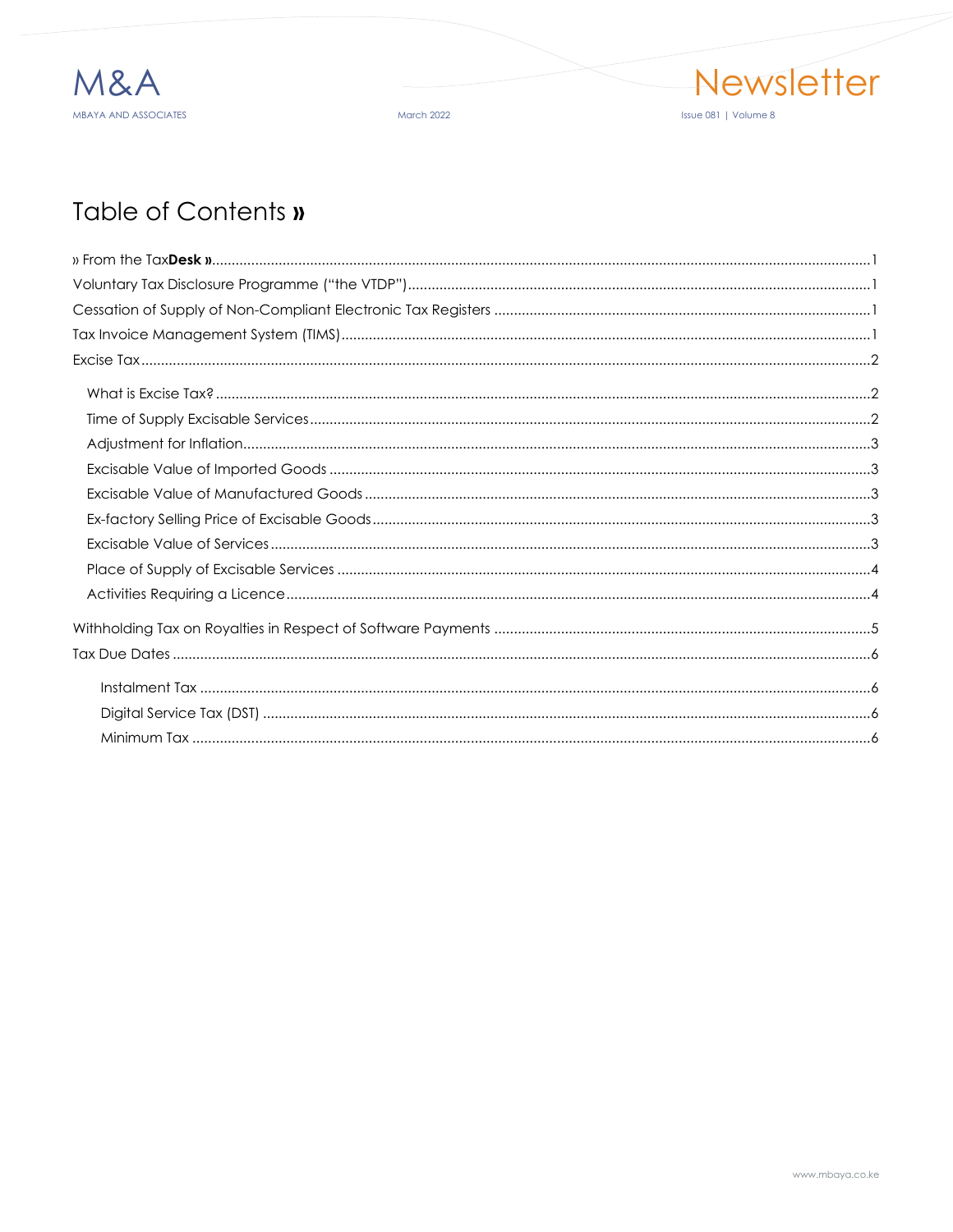## <span id="page-3-0"></span>» From the Tax**Desk »**

## <span id="page-3-1"></span>Voluntary Tax Disclosure Programme ("the VTDP")

The Voluntary Tax Disclosure Program ("the VTDP") came into force on 1st January 2021 and will run for a period of three years. The VTDP gives taxpayers an opportunity to disclose unpaid tax liabilities accrued for the five-year period prior to 1 July 2020 ("unpaid tax liabilities") and enjoy full or partial waiver of penalties and interest among other benefits. According to the VTDP, the waiver of penalties and interest apply as follows:

- 100% waiver for disclosure made and tax liabilities paid in 2021;
- 50% waiver for disclosure made and tax liability paid in 2022; and
- 25% waiver for disclosure made and tax liability paid in 2023.

Last year, Kenya Revenue Authority (KRA) acknowledged that taxpayers took advantage of the VTDP and were able to enjoy the 100% waiver of penalties and interest.

In 2022, as indicated above the applicable waiver rate will be 50% as provided under the tax law. This rate is expected to reduce to 25% for disclosures that will be made in 2023.

It is therefore worthwhile for taxpayers to continue conducting self-reviews with the aim of identifying any unpaid tax liabilities.

Where applicable, taxpayers should make a voluntary disclosure with the view of obtaining the 50% waiver.

## <span id="page-3-2"></span>Cessation of Supply of Non-Compliant Electronic Tax Registers

KRA wishes to remind suppliers of Electronic Tax Registers (ETRs) and VAT registered taxpayers that the supply of ETRs that are not complaint with the Value Added Tax (Electronic Tax Invoice) Regulations, 2020 was discontinued effective 15th January 2022 as per the Public Notice of 23rd November 2021 on the "Requirements for Uptake of Electronic Tax Invoice". Any supplier of ETRs found supplying non-complaint ETRs shall be liable to penalties as prescribed in the law.

KRA takes this opportunity to thank all VAT registered taxpayers who are complying with the requirement to generate and transmit electronic tax invoices to KRA in line with the Value Added Tax (Electronic Tax Invoice) Regulations, 2020.

## <span id="page-3-3"></span>Tax Invoice Management System (TIMS)

In a Public Notice issued on 13 July 2021, the Kenya Revenue Authority ("KRA") indicated that all VAT registered taxpayers are expected to comply with the requirements of the Regulations within 12 months from the commencement date, i.e. by 31 July 2022.

Where a VAT registered person is unable to comply within the set timelines, the person can apply to the Commissioner for Domestic Taxes for an extension of time to comply, which shall not exceed six months.

The application for extension should be made at least thirty (30) days before expiry of the specified period of 12 months; that is, before 30 June 2022 but approval of this extension will be at the discretion of the Commissioner of KRA.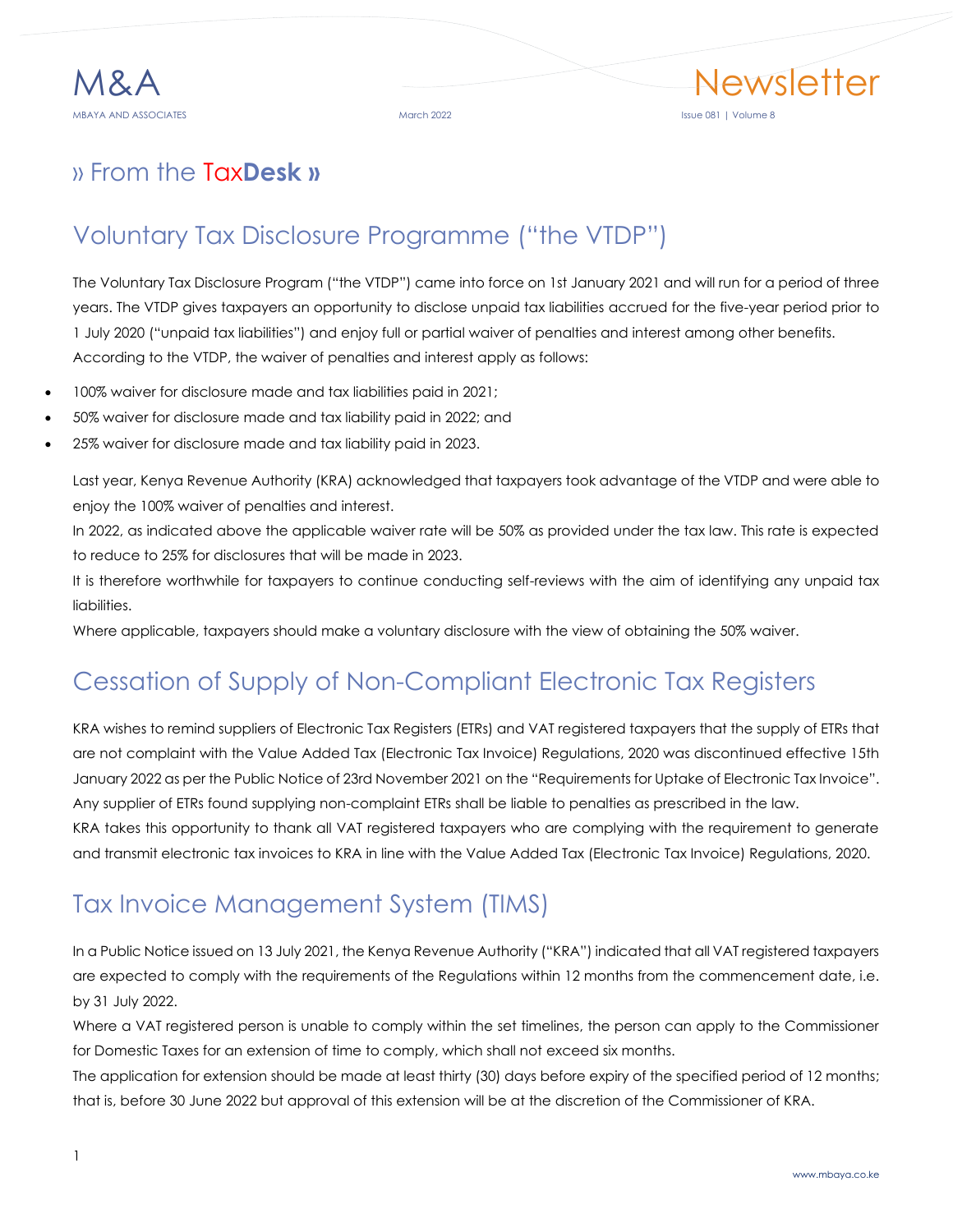#### March 2022 **Issue 081 | Volume 8**

KRA recently adopted the use of the Tax Invoice Management System ("TIMS") as an enhancement of the current Electronic Tax Register ("ETR") machine.

To comply with the Regulations, a VAT registered taxpayer should acquire a compliant tax register from an approved ETR supplier as published on 14 December 2021 on the KRA's website.

The approved manufacturers and suppliers have various ETR models that have been categorized into four types as follows:

- **Type A** for manual invoicing applicable for small businesses without an accounting software;
- **Type B** for retail outlets like supermarkets or restaurants with Point of Sale ("PoS") terminals;
- **Type C** for businesses with an automated invoicing system (ERP software) and are currently using an Electronic Signature Device ("ESD").
- **Type D** which is suitable for any type of business entity has the ability to connect to any of the invoicing systems (i.e., ETR, PoS or ERP).

Past experience has proved that the set-up time for the TIMS devices varies depending on the business complexity. We recommend that all VAT registered taxpayers consider migrating to TIMS as early as possible. Early adoption of TIMS will provide for ample time to deal with any set up challenges.

Additionally, early implementation will also allow for post implementation reviews to ensure that all pertinent data has been captured and the TIMS devices are able to transmit information to KRA before the mandatory due date for compliance.

## <span id="page-4-0"></span>Excise Tax

#### <span id="page-4-1"></span>What is Excise Tax?

Excise duty in Kenya is an **indirect tax** on the;

- Importation or
- Local manufacture of certain products and
- Supply of excisable services.

Indirect means KRA levies the tax on the producer or supplier, who passes the tax onto the consumer by including it in the product's price.

Local excise duty is collected monthly or on importation of goods.

Prior to the enactment of the Excise Duty Act, 2015, (the Act) the Kenyan excise duty provisions were enshrined in the Customs and Excise Act, Cap 472.

#### <span id="page-4-2"></span>Time of Supply Excisable Services

The time of supply of excisable services shall be the earlier of:

- The date on which the services are performed;
- The date on which the invoice for the supply of the services is issued; or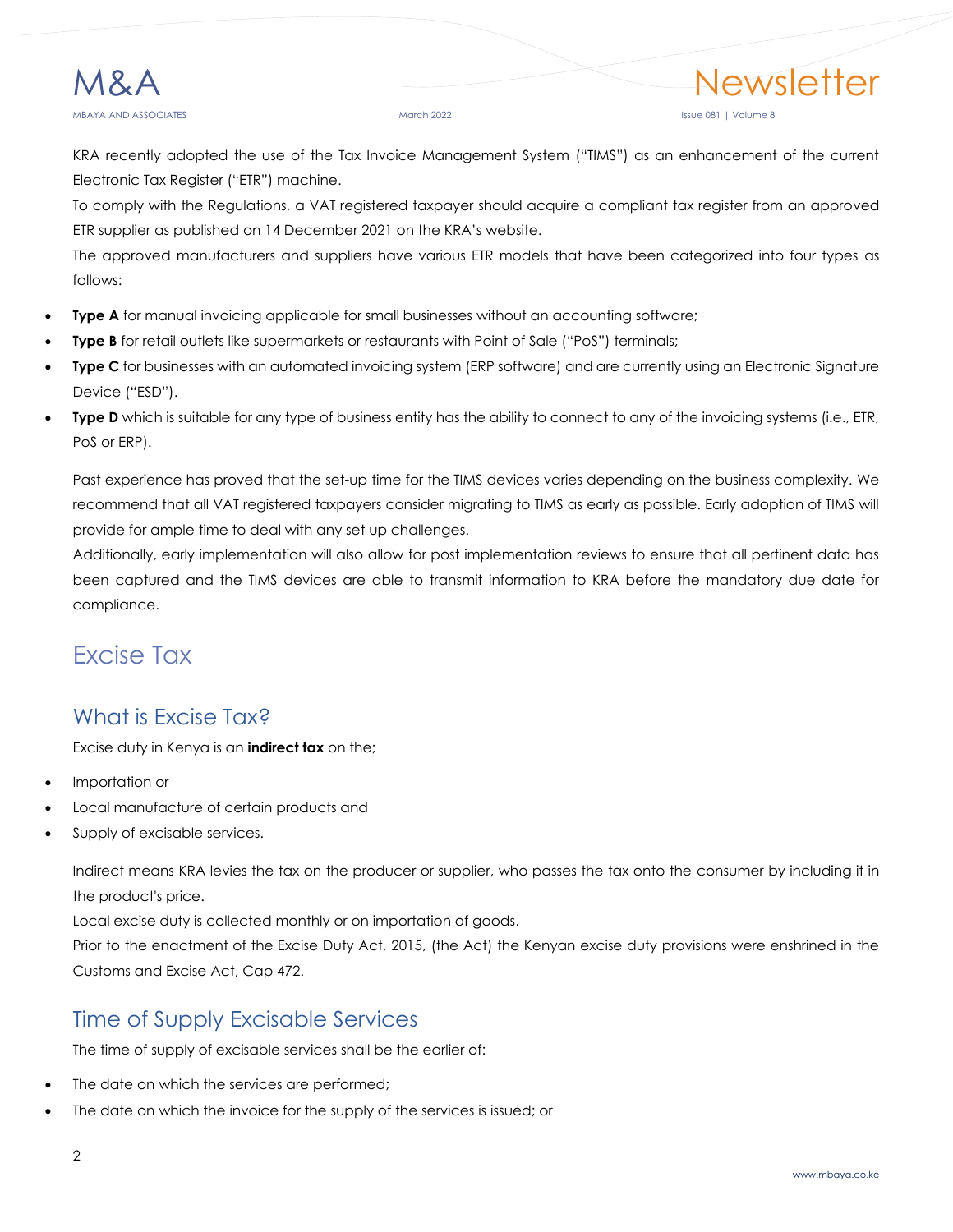

The date on which payment for the supply of the services is received, in whole or part.

### <span id="page-5-0"></span>Adjustment for Inflation

The Commissioner shall adjust the specific rate of duty annually to take into account inflation in accordance with the adjustment factor.

#### <span id="page-5-1"></span>Excisable Value of Imported Goods

The excisable value of excisable goods imported into Kenya shall be the sum total of the following amounts;

- The customs value of the goods as determined under the East African Community Customs Management Act 2004(EACCMA) and
- The amount of duty of customs (if any) payable on the goods under the EACCMA.

#### <span id="page-5-2"></span>Excisable Value of Manufactured Goods

The excisable value of excisable goods manufactured in Kenya shall be the ex-factory selling price of the goods, but not including;

- The value added tax (VAT) payable on the supply of the goods;
- The cost of excise stamps, if any; or
- The cost of returnable containers.

#### <span id="page-5-3"></span>Ex-factory Selling Price of Excisable Goods

The ex-factory selling price of excisable goods shall be;

- The price payable by the purchaser.
- The open market value of the goods at the time of removal from the manufacturer's factory.

#### <span id="page-5-4"></span>Excisable Value of Services

The excisable value of excisable services shall be;

- If the excisable services are supplied by a registered person in an arm's length transaction, the fee, commission, or charge payable for the services; or
- In any other case, the open market value of the services.

But shall not include;

- The value added tax (VAT), if any, payable on the supply of the services.
- The excisable value of excisable services specified in item 4 of Part II of the First Schedule (Excise duty on other fees charged by financial institutions) shall not include interest or an insurance premium.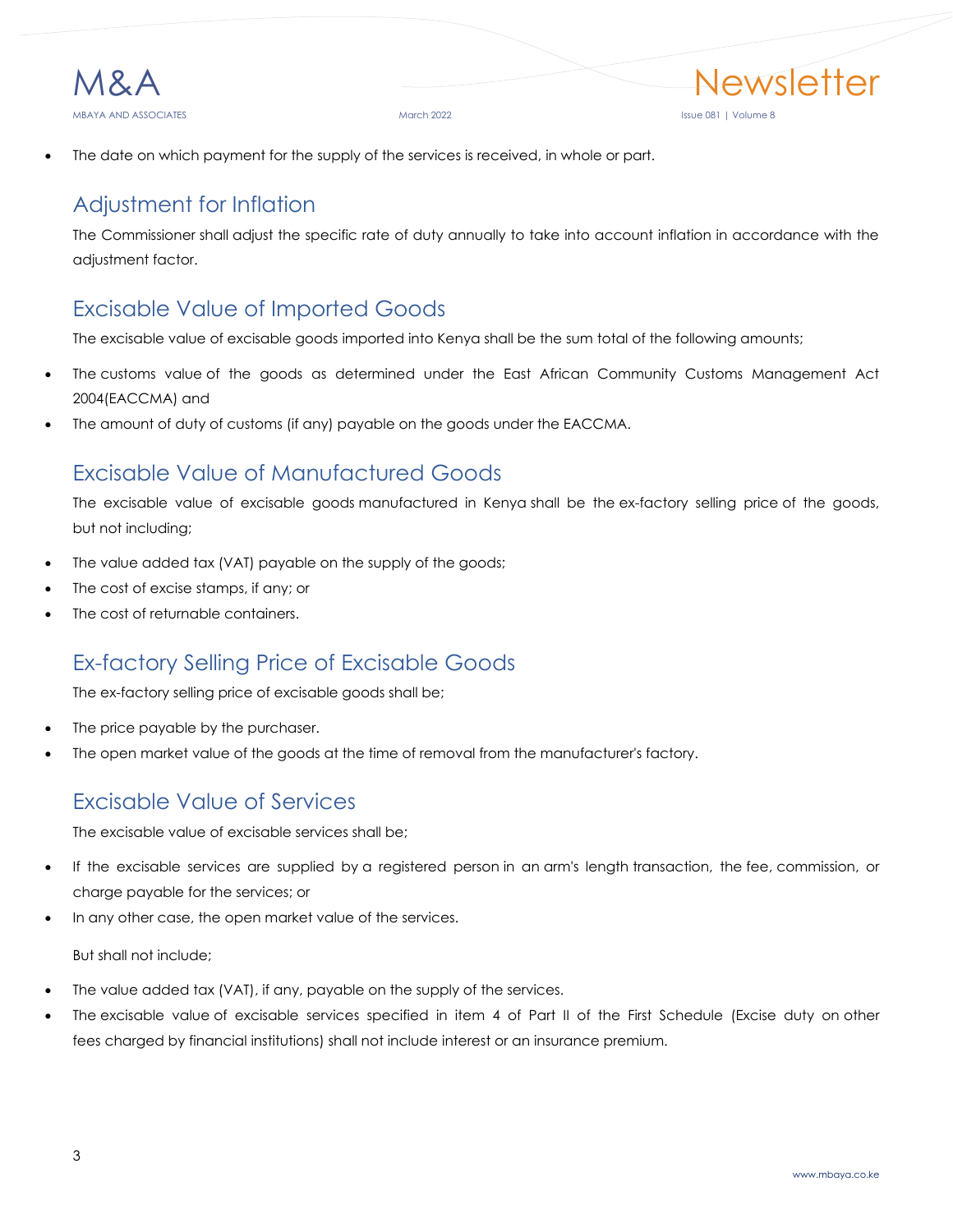## <span id="page-6-0"></span>Place of Supply of Excisable Services

Subject to this section, a supply of excisable services shall be deemed to be made in Kenya if the services are supplied from a place of business of the supplier in Kenya.

## <span id="page-6-1"></span>Activities Requiring a Licence

A person shall not undertake any of the following activities unless the person is licensed or registered by the Commissioner to undertake the activity;

- The manufacture of excisable goods in Kenya;
- The importation into Kenya of excisable goods specified by the Cabinet Secretary under section 28 as requiring an excise stamp;
- The supply of excisable services;
- The carrying out of any other activity in Kenya for which the Commissioner, by notice in the Gazette, may impose a requirement for a license.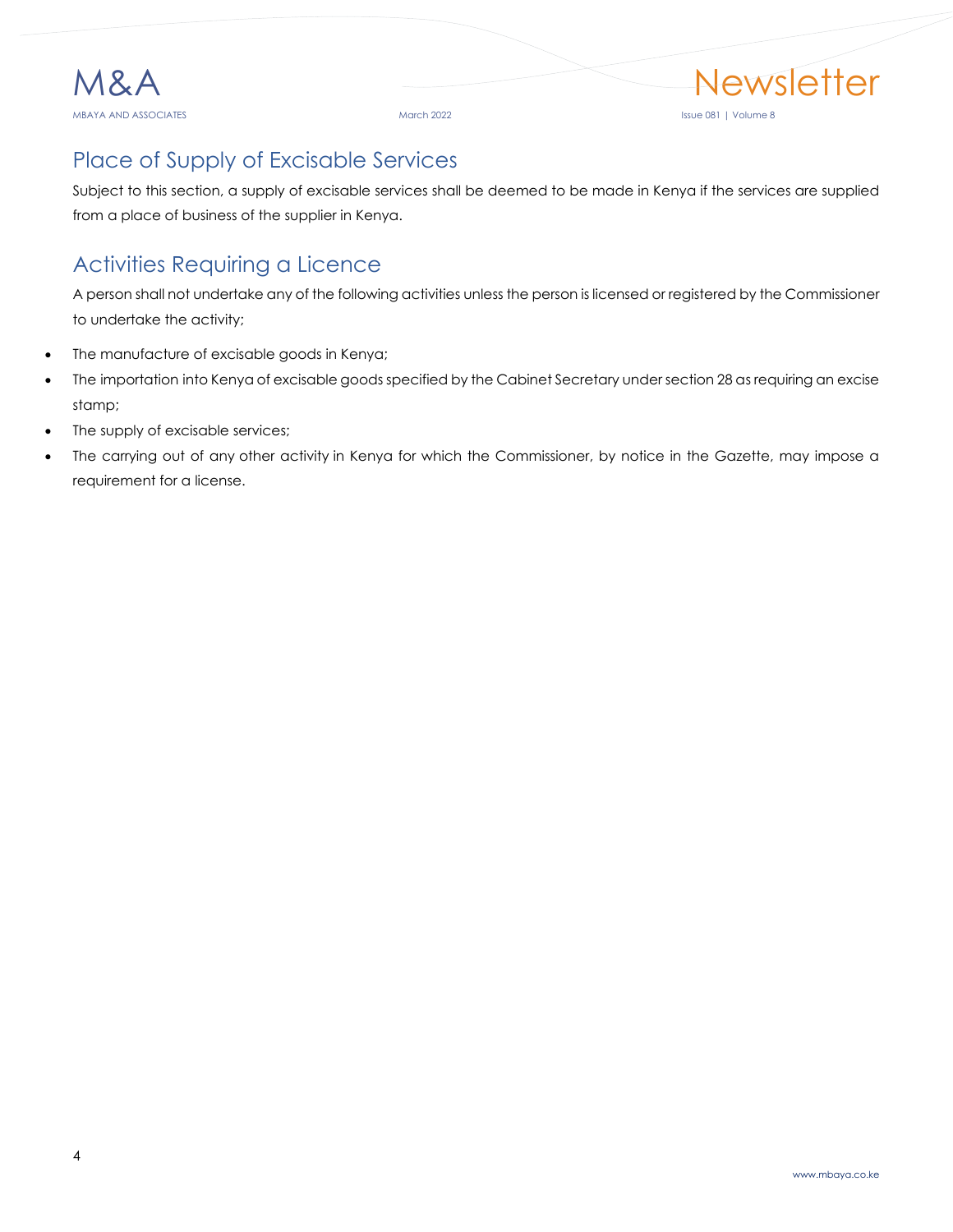

# Newsletter



## <span id="page-7-0"></span>Withholding Tax on Royalties in Respect of Software Payments

Deductions in respect of withholding tax is provided for by the Income Tax Act (ITA).

Every person who makes payment of any amount in Kenya in respect of royalty shall deduct withholding tax and remit it to KRA on or before 20<sup>th</sup> of the following month.

In the past KRA has erroneously interpreted what constitutes royalty in respect of software payments for withholding tax purposes and ended making not only irrelevant but also impugned decisions.

The High Court in its judgement delivered on 10<sup>th</sup> December 2021 in the case of Seven Seas Technology Limited vs Commissioner of Domestic Taxes, made a clear distinction on what constitutes the right to use copyright in a software vis-à-vis the right to use a copyrighted software as well as which payment in relation to the two qualifies as royalty for withholding tax purposes.

The Seven Seas Technology Limited (Vendor) was in the business of buying software from non-residents for resale to end users based in Kenya.

KRA assessed the vendor on basis that the payments it made while acquiring the software for resale qualified as royalties under the ITA and as such subject to withholding tax in Kenya.

KRA further re-iterated that the non-resident from whom the vendor had procured the software received a consideration. The consideration according to KRA was paid for the use of or right to use the copyright of a literary work in which qualified as royalty under the ITA and such attracting withholding tax. KRA stated further that the vendor exploited intellectual property in the software when it resold the software to its customers and therefore the proceeds from the resale qualified as royalty in its wisdom.

The vendor objected the KRA assessments and lodged an appeal at the Tax Appeals Tribunal (TAT) which upheld the KRA decision. Aggrieved by the TAT determination, the vendor subsequently lodged an appeal at the High Court.

The Court, in its determination took the view that in purchasing the software for resale, the vendor acquires a copyrighted article and not the copyright in it hence does not therefore receive the right to exploit the copyright. As such, the payments for the acquisition of a copyrighted material do not fall within the definition of a royalty as per the ITA.

The Court, placing more reliance on the OECD Model Tax Convention, drew a distinction between payments made to acquire partial rights in the copyright which qualify as royalties under the ITA from the payments made to acquire and distribute software copies (without the right to reproduce the software) which in its view should be dealt with as business profits.

This ruling provides certainty on taxation in respect of software payments for withholding tax purposes in Kenya.